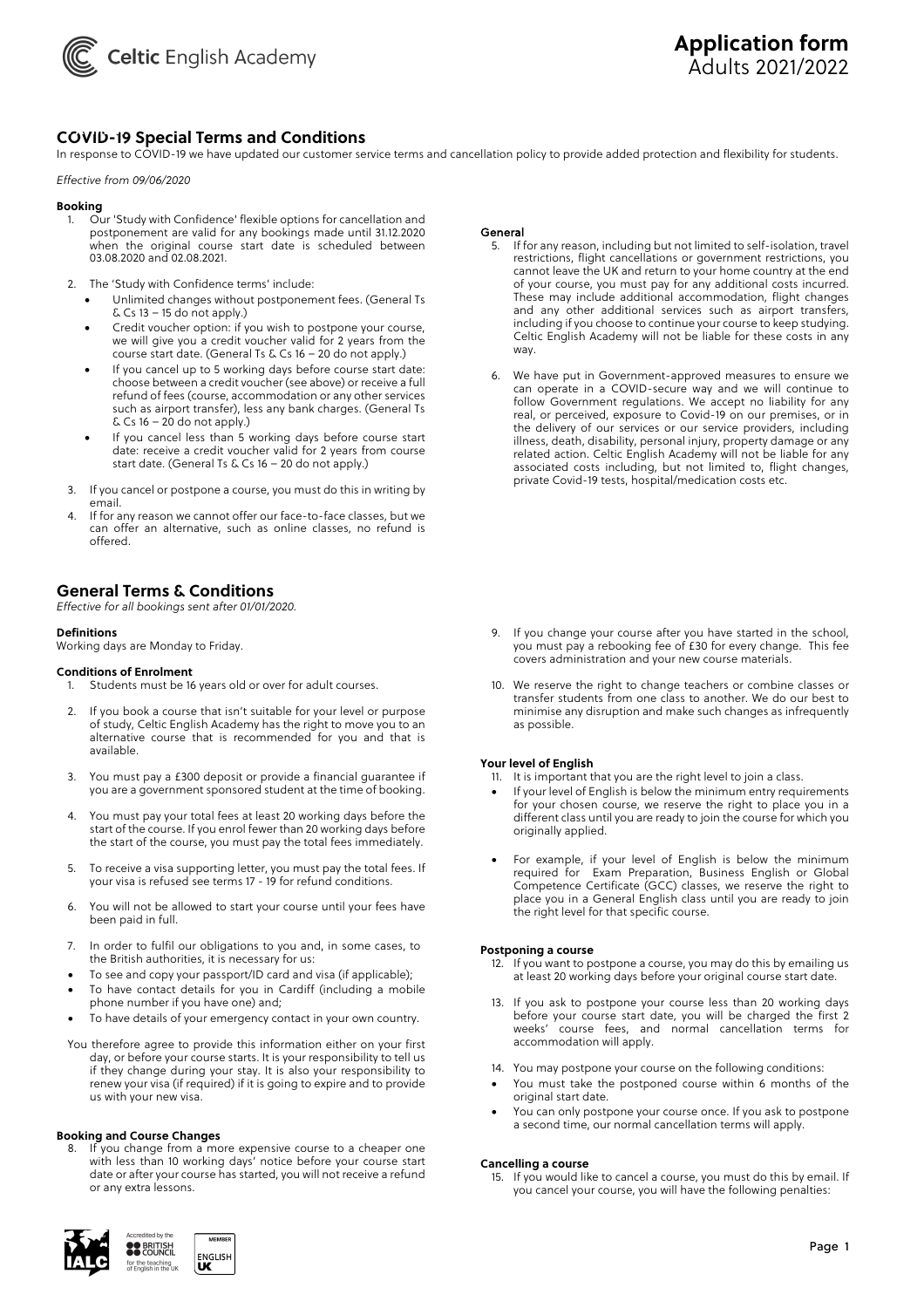

# **Application form** Adults 2021/2022

- If you provide more than 20 working days' notice before the course begins: no course fees except the administration fees.
- If you provide less than 20 working days' notice before the course begins: 50% of course fees and the administration fees.
- If you cancel after the course has started: 100% of course fees and administration fees.
- 16. If you cancel your course booking because your visa is rejected, you must provide written evidence. Cancellation fees are as follows:
- a. If you provide written evidence at least 5 working days before your arrival date: no course fees except administration fees.
- b. If you provide written evidence less than 5 working days before your arrival date: 50% of course fees and the administration fees.
- 17. Regardless of visa refusal, accommodation cancellation terms apply as normal. Please refer to terms 48 and 53.
- 18. If you notify us after your course start date about your visa refusal, we reserve the right to charge you in line with our normal cancellation terms. Please note that it is your responsibility to apply for your visa in good time.
- 19. If you arrive late because of visa issues and you inform us less than 20 working days before your booked arrival date, then we will charge your first 2 weeks for homestay accommodation and 4 weeks for residence.
- 20. It is your responsibility to arrange suitable insurance to avoid loss of fees in the event of unavoidable cancellation or postponement.
- 21. Our terms apply even in the case of unforeseeable 'force majeure' events, which may not be covered by insurance.

#### **Course Extensions**

- 22. You may extend your course at the academy if your visa allows this. The fees you pay will be based on the length of your total booking period and will also depend on whether you are a sponsored or private student. If you change courses, you will be charged the rate for the new course, i.e. General English to IELTS.
- 23. You must pay the full fees 20 working days before the extension to your course starts or at the time of extending if it is less than 20 working days before your original course finishes.

#### **Shortening a booking after you have started or decreasing the number of hours you study**

- 24. You can shorten your course or decrease the number of hours you study after you have started, but you will not receive a refund for any weeks lost or hours you have chosen not to study for.
- 25. Government sponsored students must have written consent from their embassy and provide us with 20 working days' notice if they want to shorten their course.

## **Increasing the number of hours that you study**

- 26. If you want to increase your hours of study, you must pay the difference between the hours you are currently studying and the hours that you want to increase to.
- 27. If you are a sponsored student, you must study the number of hours indicated on your sponsor letter. You cannot increase or decrease without written permission from the Embassy and agreement from Celtic.

## **Class Changes**

- 28. Class changes are subject to availability.
- 29. All class changes must be approved by the Director of Studies. Class transfers cannot be made mid-week. You can only change class if the Director of Studies authorises it and decides your level is suitable.
- 30. You can only attend classes on your timetable. You cannot attend classes which are not on your timetable.

### **Holidays**

- 31. You may take a holiday during your course with us on the following conditions:
- Students studying less than 12 weeks are not entitled to holiday.
- Students studying 12-23 weeks get up to 1 week of holiday.
- Students studying 24-35 weeks get up to 2 weeks of holiday.
- Students studying 36-44 weeks get up to 3 weeks of holiday.
- Your holiday must consist of whole weeks.
- The above holiday conditions do not apply to any students who book NCUK programmes. These students must take their holidays during the designated holiday periods.
- 32. You must give us at least 10 working days' notice before booking and taking a holiday.
- 33. All holidays must be authorised by the Operations Manager.
- 34. We will add the weeks that you take as holiday on to the end of your course providing the holiday is authorised by the Operations Manager in advance and you have enough time left on your visa to do this.
- 35. It is your decision to take a holiday and we will hold your space at the academy for you, but we reserve the right to change your class.
- 36. No refunds will be given for holiday weeks if you do not want to add the weeks to the end of your course or do not have enough time left on your visa to do this.
- 37. If your course lasts for less than 12 weeks, you are not permitted to take holidays. Any days that you take off will be marked as unauthorised absences.
- 38. Courses will not be extended due to any unauthorised absences, including unauthorised holidays taken throughout the term.
- 39. The academy is closed on UK public holidays and for 2 weeks at Christmas time. Please see our current holiday dates on our website and price list for details.
- 40. If you book a course for a week that includes a UK public holiday, you will not be entitled to extra classes to compensate for the public holiday closure.

#### **Government Sponsored Students**

- 41. We cannot authorise holidays for government sponsored students without advance authorisation, by email, from your Embassy at least 10 working days before the holiday starts.
- 42. We will not under any circumstances change your attendance due to holidays that have not been authorised by your Embassy.
- 43. Your holiday must consist of whole weeks.

## **Accommodation general**

- 44. Accommodation is only available while you are taking a course at the academy, including any time necessary to take an exam connected with your course, and usually in whole weeks.
- 45. You must pay for the full duration of your stay. However, accommodation payment plans may be available for government sponsored students who receive a monthly salary.

#### **Homestay accommodation**

- 46. Homestay accommodation is booked from the Sunday before your course starts to the Sunday after it ends.
- 47. If you change or cancel your homestay accommodation with less than 20 working days' notice Celtic will keep 2 weeks' accommodation fees and accommodation placement fee.
- 48. You must pay a weekly retention fee of £70.00 if you wish to keep homestay accommodation whilst away so long as your homestay provider agrees to keep a room for you. This is not possible in July and August.
- 49. You must pay for any damage that you cause at your homestay.